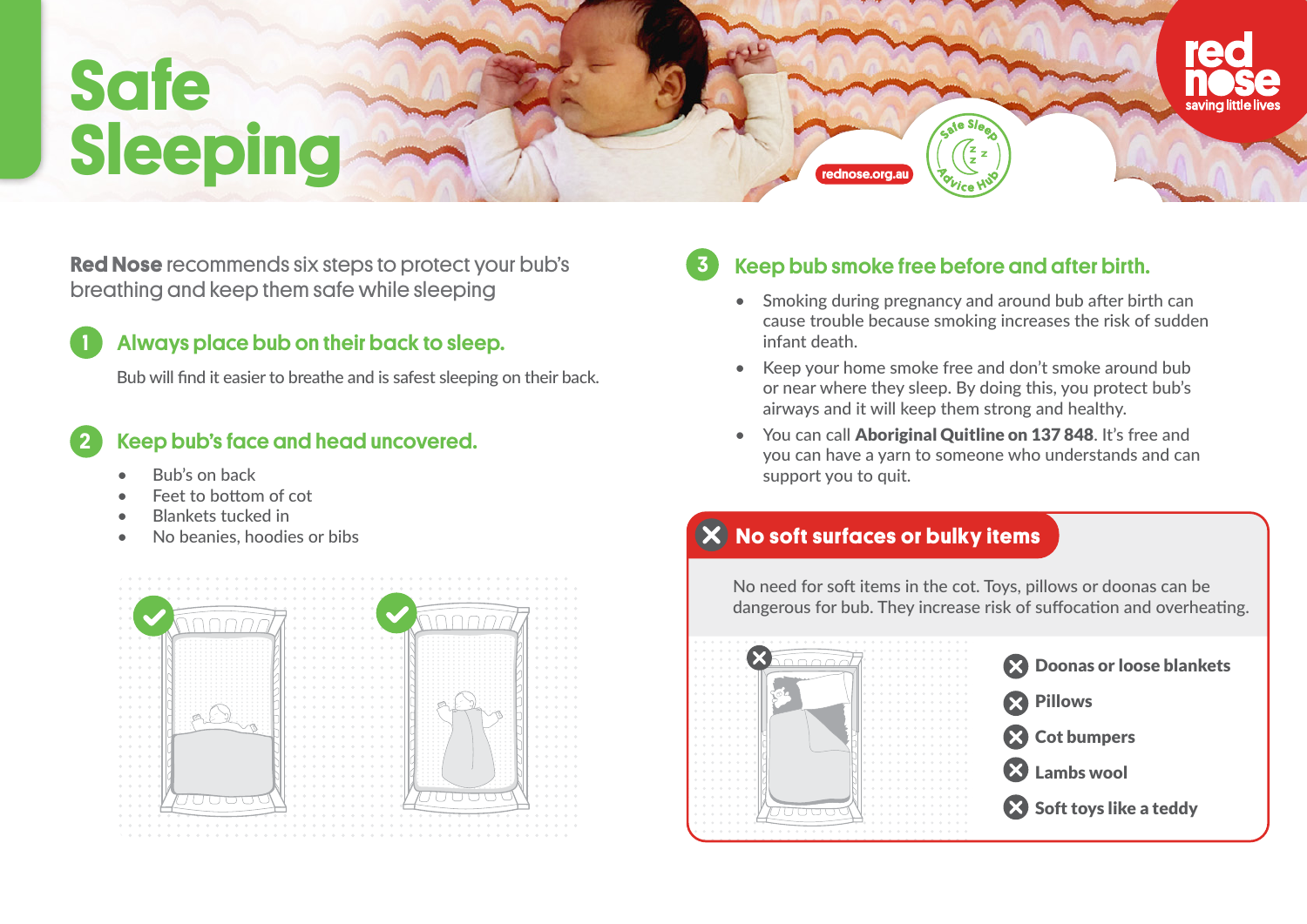# Safe sleeping environment night and day.

The safest place for bub is in their own safe space with a safe mattress and safe bedding.

Bub should be on their back with their feet to the bottom of the cot.



#### Sleep your bub in a safe carers room for the first 6 – 12 months

The safest place for your bub to sleep is in their own safe space, in the same room as their parent or adult caregiver. This is a safe space away from pets and siblings too.

#### Breastfeed your bub

4

5

6

Breastfeeding has shown to reduce the risk of sudden infant death. Giving breastmilk to bub is a good way to keep them strong.

# **Co-sleeping**

**Co-sleeping** is when parents bring their bub into bed with them to sleep, or they sleep together somewhere else. Sometimes you plan to co-sleep and sometimes it happens unexpectedly.

The safest place to sleep bub is in their own safe space but if you choose to co-sleep you should understand how to make sleep safer.

#### There are times when co-sleeping with your bub can be dangerous.

#### Co-sleeping is no good, if:

- You or your family were drinking alcohol
- You or your partner smoke even if not around bub
- You or your partner have taken any drugs that may make you drowsy – this includes prescription drugs too
- Your bub is born early or is a small bub

We know that you always try to do your best by your bub! Hopefully these recommendations showed you some ways about keeping bub safe during sleep times.